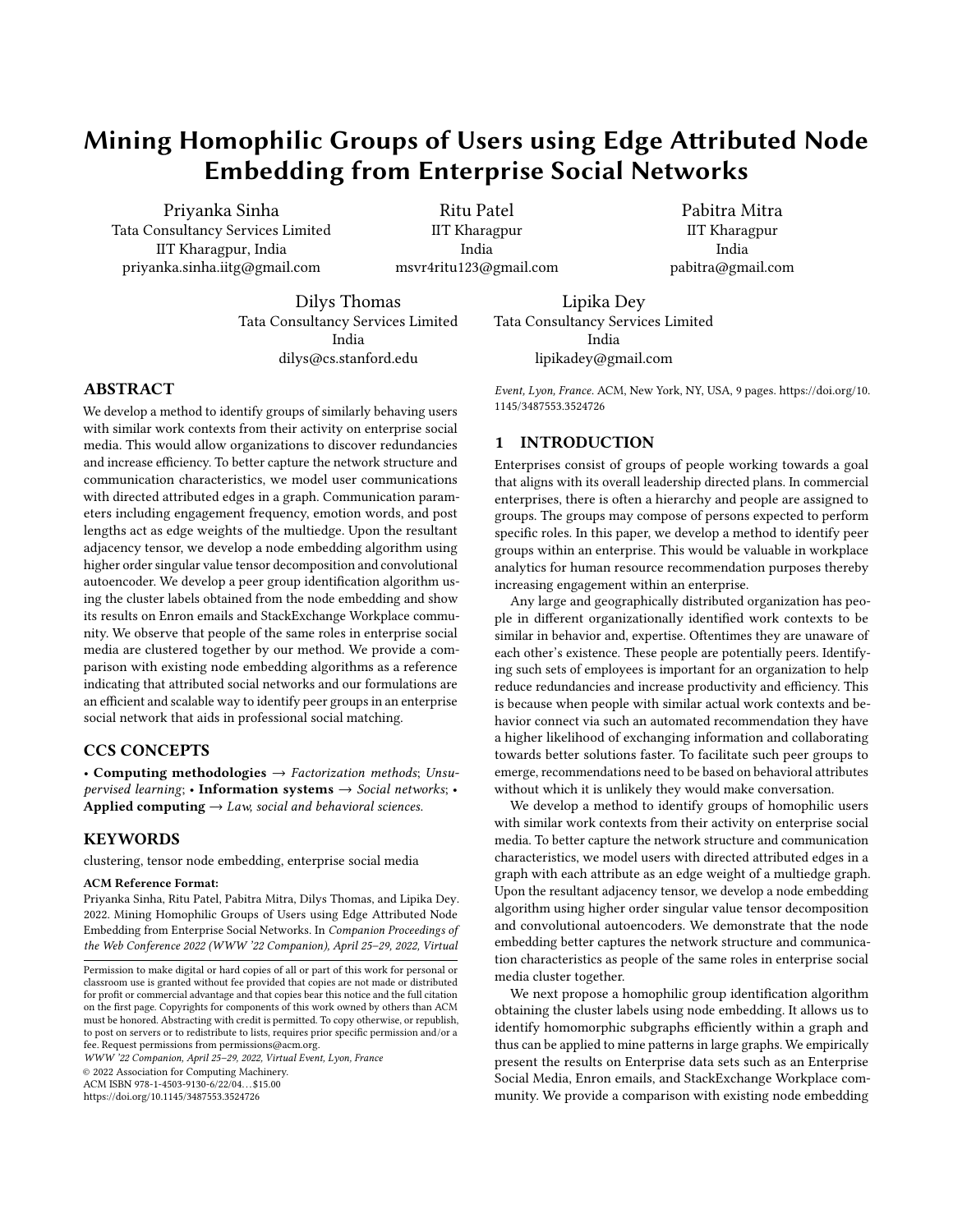algorithms as a reference indicating that attributed social networks in our formulations are an efficient and scalable way to identify homophilic groups in an enterprise social network that aids in professional social matching [\[23\]](#page-8-1).

## 2 RELATED LITERATURE

In recent times, several research groups have shown that it is possible to profile social media users along behavioral attributes based on their social-network behavior [\[5,](#page-8-2) [26,](#page-8-3) [31,](#page-8-4) [32\]](#page-8-5). Mining group communications can similarly yield information related to the behavior attributes of members in a group and the role that these attributes play in group dynamics. Group recommendations even in popular social media such as Facebook and Linkedin are an important source of their new links. The authors in [\[38–](#page-8-6)[40\]](#page-8-7) mine academic teams using motif discovery methods and graphlets.

Non attributed networks node embedding has been approached via matrix factorization approaches as well as a sampling of node neighborhoods using random walks in methods such as node2vec [\[9\]](#page-8-8) and struc2vec [\[27\]](#page-8-9) and graph convolutional methods [\[18\]](#page-8-10).

There has recently been extensive research in attributed networks, both clustering networks with node attributes as well as edge attributes. Authors use guided levy flights to learn node embedding in multigraphs termed Multigraph2Vec in [\[28\]](#page-8-11) without weighted edges. [\[8\]](#page-8-12) defines an algorithm to use a variational autoencoder to reduce the complexity of edge attributes in attributed social networks to provide node embedding for various tasks such as clustering. They incorporate social roles information into the embedding algorithm by using them as features. We already embed our features separately hence a simple deep autoencoder is able to reconstruct and compress the interdependencies.

Tensors help represent edge attributed graphs where two dimensions are the nodes and the third dimension are the attributes for the directed edges between the nodes. We have researched tensors previously [\[1\]](#page-8-13). [\[17\]](#page-8-14) is a survey of tensor decomposition. There are several ways of decomposing tensors [\[16\]](#page-8-15) meaningfully into lower rank matrices. Based on the Tucker decomposition, the higher order singular value decomposition (HOSVD) results in matrices that retain orthogonality amongst them and a lower rank core tensor. This allows a simple application of the heat kernel filter to generate spectral graph wavelets.

The authors in [\[4\]](#page-8-16) use matrix factorization to identify homophilic users. They use click data to build the social network between users from which they statistically infer the trust relationship which is considered key to homophily between users. We embody such user relationships in our paper using the various complex features such as emotion and psycholinguistic attributes such as EMPATH [\[7\]](#page-8-17) which would likely carry more information of homogeneity between users.

The authors in [\[25\]](#page-8-18) explain how existing node embedding techniques such as node2vec [\[9\]](#page-8-8) can be expressed as matrix factorization methods. This inspires us to our own methods using tensor factorization for attributed edges. The paper [\[3\]](#page-8-19) takes the approach where they use community detection using Louvain hierarchically to identify smaller subgraphs that they then embed. In the paper [\[29\]](#page-8-20), the authors identify social homophily using graph neural networks in a similar vein that we identify peer groups. They identify

all position and social aware temporally influenced users in a social media network on multiple data sets such as Stackoverflow, Weibo, and Digg.

#### 2.1 Graphwave Node Embedding

The Graphwave algorithm [\[6\]](#page-8-21) has been used earlier to compute structural subgraph similarity using a node embedding. Here, the adjacency matrix consisting of the weights of the directed edges in the graph are taken into consideration. A spectral graph wavelet (such as heat kernel) is applied on its Laplacian transforming it into one-hot vector representation of the node and its characteristics with respect to its neighbors. Thereafter, a characteristic function is calculated based on the influence of nearby nodes. This gives a characteristic representation of the subgraph surrounding the given node. From this characteristic function, considering it to be a distribution, points are sampled and they constitute the node embedding.

Graphwave takes as input the weighted directed adjacency matrix of the graph. It calculates the spectral graph wavelets of each node considering a heat kernel at the node. Thereafter, it calculates the effect on neighboring nodes' on itself. They then view that as a distribution and using a characteristic function defined over it, they sample evenly spaced points as being representative of the node and its neighborhood that make up the embedding. On the Enron data set, they demonstrate good separation between top executives and junior executives while close proximity amongst top executives using only the structural embedding of them as nodes.

Graphwave is not defined for attributed networks. We extend this algorithm for edge attributed networks and experimentally compare our algorithm to this and other existing node embedding algorithms such as [\[9\]](#page-8-8), and on the Enron data set to demonstrate the increase in fine-grained quality of identifying structurally important nodes.

## 2.2 Social Media Attributes Relevant to Human Behavior

We give an overview of the various features relevant to the psychological state of the authors' mind indicating their behavior that are mined from social media. Apart from unstructured text in the form of posts and comments, social media also provides structured attributes such as likes, favorites, shares, mentions, follows, type of post, and other such quantifiable information that are relevant to behavior.

Various measures from enterprise social media that are relevant to behavior analysis are listed in the paper [\[10\]](#page-8-22). They summarize from previous literature the aspects of enterprise social media that are relevant to user behavior such as regularity of logging in, frequency of participation, initiation taken in participation, asking questions, answering, dispersion of focus on varied communities and topics, engagement, popularity, quality of content and network structure. Based on these they identify enterprise social media relevant metrics with factor analysis to demonstrate relevance to user behavior such as the number of replies exchanged with other users and diversity spread of these users, network measures such as centrality and betweenness, posting activity, time delay in receiving replies, receiving thanks as replies.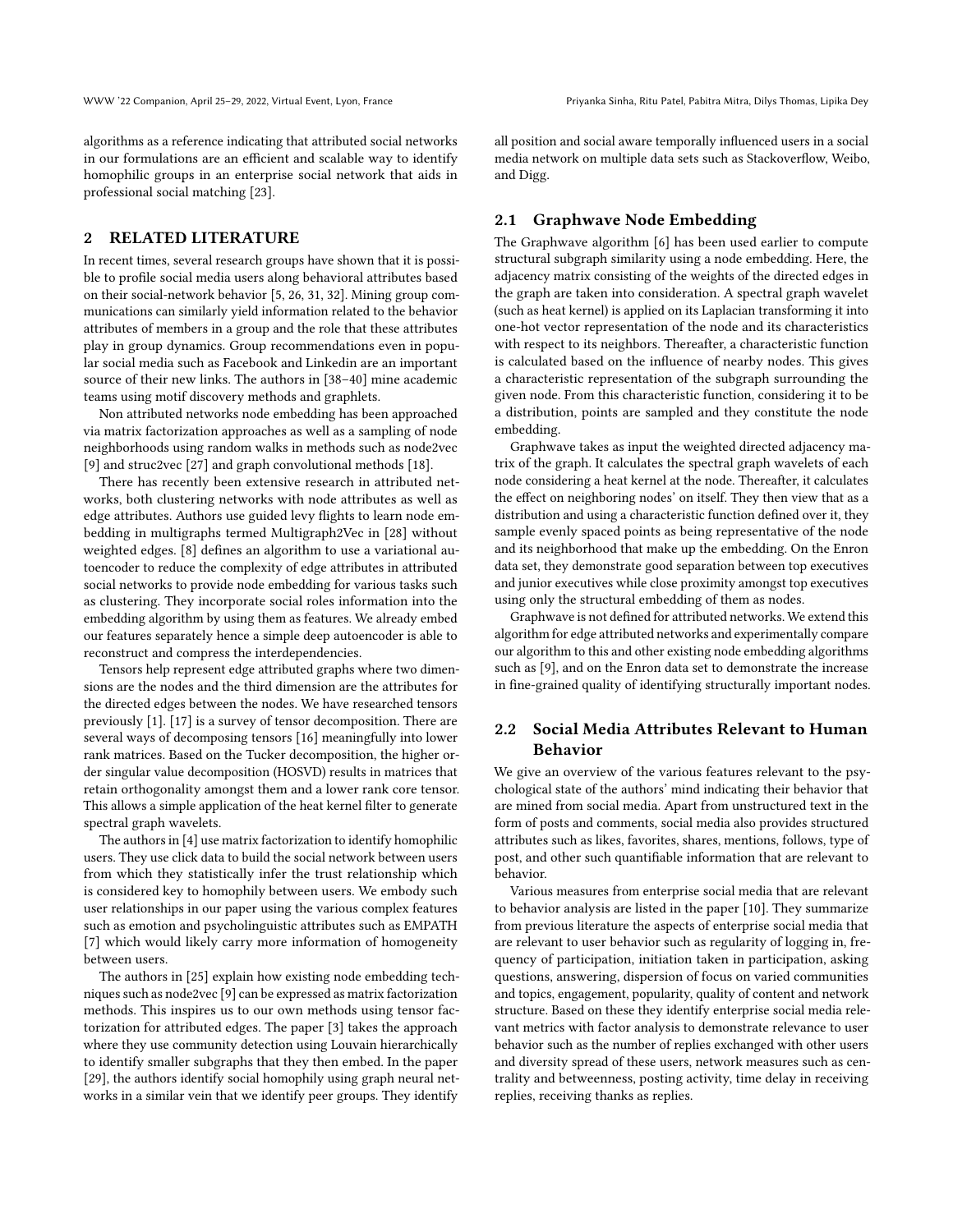<span id="page-2-0"></span>

Figure 1: Block diagram of the proposed edge attributed node embedding algorithm

Furthermore, 16 metrics relevant to enterprise behavior from an enterprise social media of an Australian professional services firm using factor analysis are identified in paper [\[36\]](#page-8-23) along four dimensions i.e. contribution and networking, information provision, contact dispersion, and invisible usage. The metrics are similar to the ones in [\[10\]](#page-8-22) such as threads created, contributed to, replies received, diversity of users interacted with, thanks received, network degree, and centrality measures.

In [\[10,](#page-8-22) [30,](#page-8-24) [34\]](#page-8-25) researchers give us a list of measures that are relevant for enterprise behavior understanding. Most of them use some counts and ratios of the number of messages exchanged and few linguistic features of the messages. These measures are mostly focused on mailing lists and email exchanges. We extend the same for our enterprise social media data sets. These complex features both from unstructured text and structured attributes have relevance to human behavior analysis.

## 3 MODELING ENTERPRISE SOCIAL MEDIA AS A MULTIGRAPH

Enterprise social networks can be considered as attributed graphs where not only users have attributes attached to themselves, communication with each other is also attributed based on the various

features that can be inferred from the communication. This includes text content, activity statistics, and other derived attributes. It can be modeled using an attributed graph with multiedges and selfloops. Let there be a graph  $G = (V, E, T)$  consisting of vertices  $(V)$ of the graph as users of the enterprise social network, and edges  $E$  as the communications between the nodes of the graph, i.e. the users. Each edge  $E$  can consist of a vector of feature values, an entry for each type of feature. We denote such vector attributed edges as  $multiedges.$  T is the tensor or multilinear array that represents these directed multiedges from one user to another where the tensor values are the edge weights.

An alternate formulation may be as a set of graphs (layers)  $G_1, G_2, ..., G_n$  for *n* features  $G_i$  is the layer of the social network that has that ith feature as their attribute,  $E_i$  are the corresponding directed edges amongst them and  $A_i$  is the adjacency matrix containing the values for the th features as edge weights.

As we can see in Section [5.1](#page-5-0) various features are relevant to interactions between people in an enterprise. Identifying a single feature amongst these that characterize employee behavior and group behavior is hard. Each of these features has varied ranges and are either independent of each other or are non-linearly dependent. Hence, since the relationship between two nodes has multiple facets, collapsing them into a single value loses important information, and it becomes imperative that we have attributed edges such as noted in [\[8\]](#page-8-12) and [\[14\]](#page-8-26).

By using attributed edges we are able to identify the structural context better. For example, without both topical edges and the sentiment towards a topic, we would only be able to identify relationships and structures based on aggregate sentiment scores which may never reflect the agreement dynamics between the participants.

# 4 PROPOSED EDGE ATTRIBUTED NODE EMBEDDING AND HOMOPHILY GROUPING

The proposed algorithm consists of three steps. First, we find an embedding for the edge attributed graphs in an enterprise social network using the proposed multiwave tensor embedding algorithm. Next, we cluster the embedding using the k-means algorithm. Finally, we use the cluster labels to determine homophily groups of users. The details of the algorithms are presented in the subsequent sections.

## 4.1 Multiwave Embedding of Edge Attributed Graphs

We develop an extension to the Graphwave embedding algorithm [\[6\]](#page-8-21) to incorporate the multiple attributes that we have identified to represent an enterprise social network. We denote this as the Multiwave algorithm. We use tensor factorization, for dimensionality reduction and finally compute higher order singular value decomposition to obtain the matrices useful in applying spectral graph wavelets used in obtaining the node embedding upon non linearly weighting them through a convolutional autoencoder. The block diagram of our node embedding algorithm is shown in Fig. [1.](#page-2-0)

We incorporate attributes as are deemed important for behavior characterization. In a naive graph representation, each type of edge attribute is separated into a graph of its own and considered as a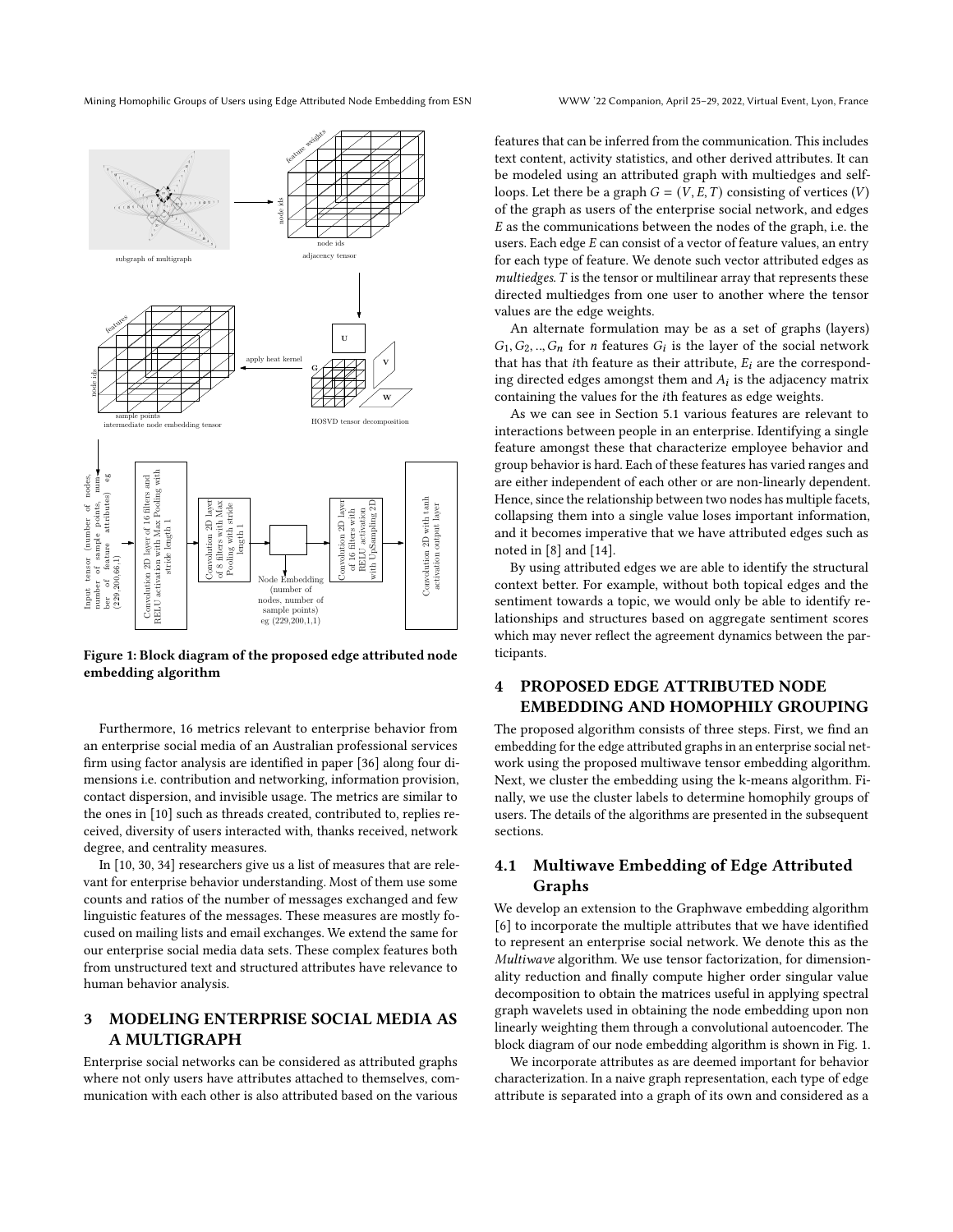layer. If this  $G_i$  is then naively used as input and the Graphwave algorithm is applied on each layer of the graph to generate structural embedding for each node for that layer  $\chi_i$  [\[6\]](#page-8-21) it becomes intractable as the number of features increase. Therefore, we concatenate the adjacency matrices of each graph layer into an adjacency tensor with each entry constituting the weight of the attributed directed edge. We apply the spectral wavelets by splitting the tensor into orthogonal basis matrices and a core tensor [\[17\]](#page-8-14) using Higher Order Singular Value Decomposition (HOSVD) extending Laplace transforms and Eigen decomposition from simple weighted directed graphs.

$$
\mathbb{T} = \mathbb{U}\mathbb{V}\mathbb{W}\mathbb{G}\mathbb{U}^{\mathbb{T}}\mathbb{V}^{\mathbb{T}}\mathbb{W}^{\mathbb{T}}
$$
 (1)

using Tucker decomposition. We used the SKTensor Python 3 library [\[21\]](#page-8-27). Here **G** is the reduced dimension core tensor, while the orthogonal basis matrices are  $\mathbb{U}$ ,  $\mathbb{V}$  and  $\mathbb{W}$  with dimensions corresponding to each face of the core tensor **G** and original tensor dimensions.

We adjust the values of the parameter  $\tau$  as per the data ranges and dimensionality of the core tensor. We apply the heat kernel of the spectral wavelets on the core tensor to propagate the effect of perturbation of a node on its neighbors by applying a filter such as the heat kernel  $g_s(t) = e^{-ts}$  on each element on the core tensor and calculating its effect on each neighbor as

$$
\Psi_{ma} = \sum_{l=1}^{N} g_s \left( g_{ijk} \right) \mathbb{U}_{ml} \mathbb{V}_{ml} \mathbb{W}_{ml} \mathbb{U}_{al} \mathbb{V}_{al} \mathbb{W}_{al}
$$
 (2)

which is the effect of node  $m$  on node  $a$ , where the transformed kernel is combined together with the orthogonal decomposed matrices using tensor times matrices.

where  $\delta_a = \mathbb{1}(a)$  is the one hot vector for the node *a* that isolates the effect of neighbors on node  $a$ .

As in [\[6\]](#page-8-21) algorithm, Ψ gives us the diffusion pattern for every node. It is an  $N \times N$  matrix. And similar to Graphwave its ath column vector is the spectral graph wavelet for a heat kernel centered at node a and  $\Psi_{ma}$  represents the amount of energy that node a has received from node  $m$ . Calculating these values for pair of nodes in the graph is computationally expensive. Therefore, we too like in [\[6\]](#page-8-21) treat the wavelet coefficients as a probability distribution and characterize the distribution via empirical characteristic functions and sample from it via evenly spaced points to result in the struc-tural embedding as in the Algorithm [1.](#page-3-0) We take uniformly  $d$  points and calculate the characteristic function for each of those points. The column mean for it results in the aggregate effect of neighbors on that point. The real and imaginary values of each of the  $d$  points then form the  $2d$  length structural node embedding with a depth equal to the number of features as a matrix.

The dimensions of the core tensor are kept at a fraction of the original tensor so as to obtain a good representation. This representative embedding as detailed in the Algorithm [1,](#page-3-0) results in a tensor created of the values of the directed edge attributes. It is the output of the heat kernel applied as the characteristic function  $\chi$  whose dimensions consist of the number of nodes, dimension size, and the number of features. Normalization using attributes themselves is not feasible since the relationship between each attribute is nonlinear. Therefore, in order to reduce the dimensionality, we pass it through a deep convolutional autoencoder that is able to compress

the representation to a  $2d$  embedding vector of depth 1. The input to the autoencoder is the representative  $\chi$  tensor. A combination of 2D convolution layers with RELU activation and max-pooling with stride length 1 is applied to compress the feature representation down to 1 which is the encoded 2D node embedding for each node in our graph of length twice of the number of sampling points usually 200. A 2D upsampling and 2D convolution layers with RELU activation and final tanh activation layer completes the autoencoder that is compiled and fit with an 80-20 split of train and test data. The number of filters ranges from 8 to 16. This final embedding of each node now contains the structural embedding of the entire graph that is made up of all the layers.

<span id="page-3-0"></span>Algorithm 1 Learning Edge Attributed Structural Node Embedding from Adjacency Tensor

**Input:** Graph  $G = (\mathbb{V}, \mathbb{E}, \mathbb{T})$  where  $\mathbb{T}$  is adjacency tensor with feature weights

Input: scale s

**Input:** evenly space sampling points  $\{t_1, t_2, ..., t_d\}$ 

- **Output:** Structural node embedding  $\chi_a \in \mathbb{R}^{2d}$  for every node  $a \in$ **V**
- 1: Decompose via  $HOSVD(T) = UVWXU^T V^T W^T$
- 2: Apply heat kernel on core tensor

3: 
$$
\Psi_a = \mathbb{U} \mathbb{W} \mathbb{W} g_s (\mathbb{X}) \mathbb{U}^\top \mathbb{V}^\top \mathbb{W}^\top \delta_a
$$
, where  $g_s = e^{-ts}$ 

- 4: Calculate structural node embedding tensor  $X$
- 5: for  $t \in \{t_1, t_2, ..., t_d\}$  do
- 6: Compute  $\phi(t_i)$  = column-wise mean  $\left(e^{it_j\psi}\right) \in \mathbb{R}^N$

```
7: for a \in V do
```
- 8: Append  $\Re(\phi_a(t))$  and  $\Im(\phi_a(t))$  to  $\chi_a$
- 9: end for

11: Apply 2D Convolutional Autoencoder with Max Pooling on  $X$ to obtain node embedding  $\chi_a \in \mathbb{R}^{2d}$ 

## 4.2 Clustering using Node Embedding

The embedding captures the structural view of the graph. A simple  $L_2$  (euclidean) distance between embedding tells us how similar the neighborhood around two nodes are in a graph. A low  $L_2$  distance implies that the two nodes have structurally similar neighborhoods. We hypothesize that this would correspond to the similarity in roles as similar roles would require similar communication and interactions.

In order to assess our role similarity correspondence with structural similarity and to ascertain the performance of the node embedding algorithms, we use K-means clustering to cluster the nodes using their embedding with  $L_2$  distance as the distance measure. We also cluster using the cosine distance in a separate experiment since our embedding is high dimensional. Before we run K-means we run principal component analysis (PCA) as a pre-processing step for dimensionality reduction to remove noise.

As we note in the section on experiments, clustering these embedding gives us much superior results than non-attributed graphs in terms of roles being identified and segregated in different clusters; thereby identifying structurally similar neighborhoods around

<sup>10:</sup> end for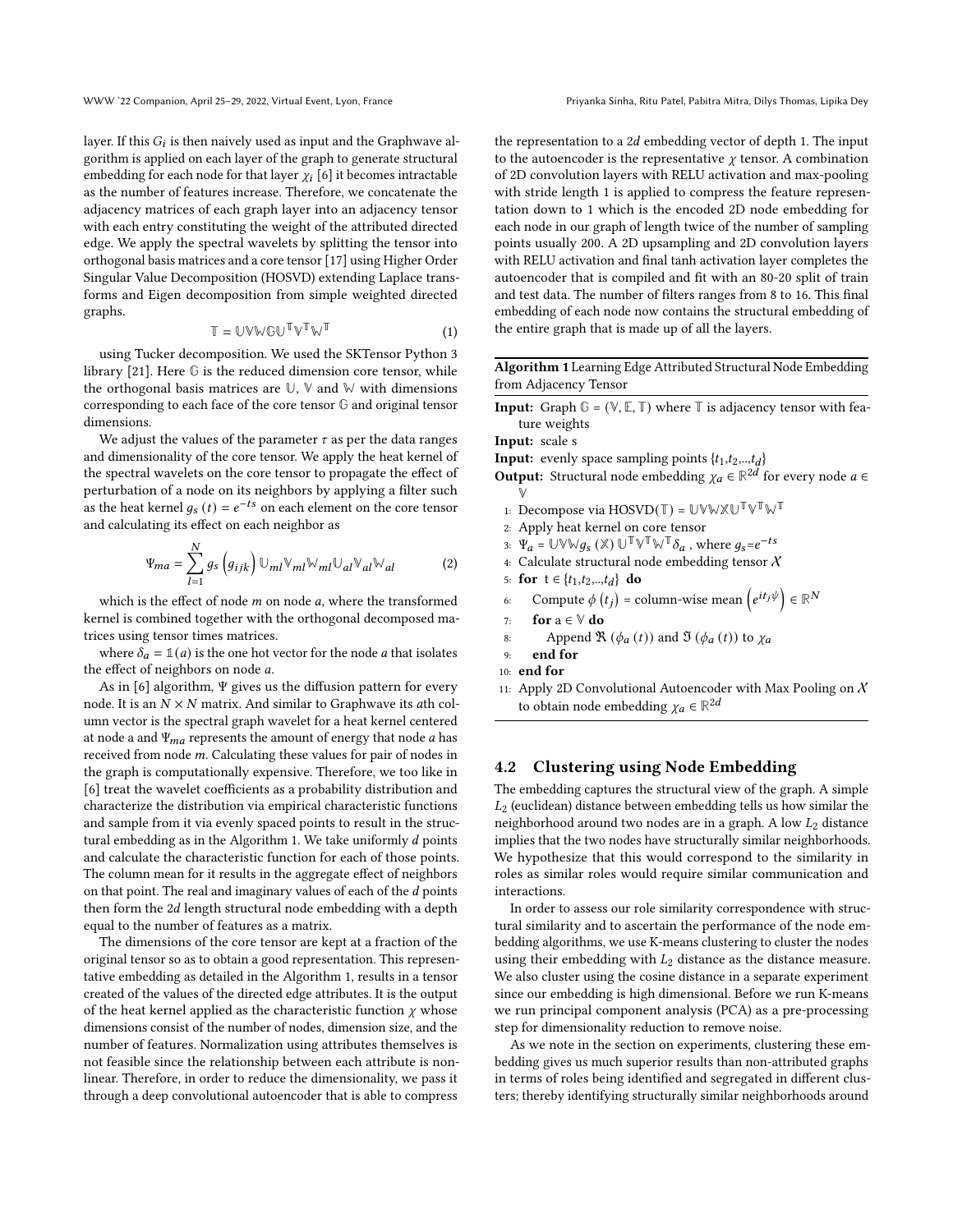nodes across the graph. The Davies-Bouldin (DB) index reported in Table [1](#page-7-0) indicates the internal consistency and performance of the clustering for different data sets.

## 4.3 Mining Homophilic Groups using User Cluster Labels

<span id="page-4-0"></span>Algorithm 2 Identifying Homophilic Groups using Cluster Labels based on Edge Attributed Node Embedding

**Input:** Sets  $p \in \mathbb{P}$  where  $p = (v, c)$ , node  $v \in \mathbb{V}$ , cluster label  $c \in \mathbb{C}$ **Input:** threshold  $\tau$ 

Input: scale s

- **Output:** Sets  $p$  of structurally and behaviorally similar subgraphs across the network
- 1: Initialize  $\mathbb P$  to contain singleton sets  $(v, c)$  of all nodes  $v \in \mathbb V$ , where  $\mathbb{G} = (\mathbb{V}, \mathbb{E}, \mathbb{T})$  and corresponding cluster label  $c \in \mathbb{C}$
- 2: for k=1 to s do
- 3: **for** Each pair  $p_i, p_k \in \mathbb{P}$  **do**

4: Calculate Jaccard Similarity index

 $J_{ik} = \frac{|\{c_i\} \cap \{c_k\}|}{|f_{ci} \cup |f_{ci} \cup |}$ 

- $\vert \overline{\{c_i\} \cup \{c_k\}\vert}$ 5: if  $J_{ik} > \tau$  then
- 6: Merge  $p_i$  and  $p_k$
- 7: Add one hop neighbors of nodes in the merged set,  $(v, c)$
- into the set
- 8: end if
- 9: end for
- 10: end for

Based on our node embedding and clustering, we can identify the role labels of users by their cluster labels. We are basing this group identification algorithm on the assumption that the node embedding that we construct provides us a representation of the structure of its  $k$ -hop neighborhood. Therefore, nodes whose representations are similar, have structurally similar neighborhoods of up to  $k$  hop away. Also, the clustering algorithm assigns every node a cluster membership where members of the same cluster have structurally similar neighborhoods. As we observe from Graphwave [\[6\]](#page-8-21) and its application on the data set for clustering using k-means that indeed nodes who have similar role labels fall in the same cluster, which re-affirms the idea that most assigned roles are structurally similar in their communication pattern.

In our homophilic group identification methodology described in Algorithm [2,](#page-4-0) the initial list contains singleton sets of a node and its cluster label. In each iteration, a pair of sets is taken and the Jaccard similarity of their constituent nodes and  $k$  hop neighbors of those nodes, using their cluster labels are calculated as the closeness or similarity between the sets. If this measure is above a threshold, these sets are merged and the constituent nodes are considered in the next iteration. If the composition of two sets of nodes neighbors' cluster memberships are identical, it gives confidence that they are structurally similar and we add these nodes to candidate node sets. This way we increase our bucket until finally at some s hops we have sets of nodes that have near-identical composition of cluster membership ids and thus they can with confidence be considered to be structurally similar subgraphs.

In order to measure the homophily of the peer groups identified, we extend normalized mutual information for groups. The existing role labels for the purpose of this measure are considered to be good. The cluster labels are compared with them using Jaccard similarity. A group is the collection of nodes in the set and its  $k$ -hop neighbors. Every hop away from the base node contributes less weight towards how much it affects the homophily of the labeling of the base node. This is captured using a weight to the similarity score as seen in Equation [\(3\)](#page-4-1).

Our baseline comparison peer groups are identified using Jaccard similarity on the role labels of employees where the groups are  $k$  hop neighbors of the node. In our algorithm we leverage the identification of role labels from their cluster id labels that approximate their roles based on their communication and structural attributes. The definition of Jaccard similarity  $(I)$  and the goodness of homophilic groups are as follows:

<span id="page-4-1"></span>Jaccard Similarity 
$$
J_i = \frac{|c_i \cap r_i|}{|c_i \cup r_i|}
$$
  
Goodness of group  $g = \sum_{i=0}^{k} J_i * w^i$ , (3)

where hop weight  $w$  usually 0.5

Cluster quality is measured using the Davies-Bouldin (DB) index and the normalized mutual information (NMI) index. The DB index is defined as follows.

Let  $M_{ij}$  represent the average inter-cluster distance between points in cluster *i* and *j*. Similarly let  $S_i$  and  $S_j$  be the average intracluster distance between points in clusters  $i$  and  $j$  respectively.  $R_{ij}$ is defined as:

$$
R_{ij} = \frac{S_i + S_j}{M_{ij}}\tag{4}
$$

Define -

$$
D_i = \max_{i \neq j} R_{ij} \tag{5}
$$

If  $N$  is the total number of clusters, then the Davies Boulding index is defined as follows:

$$
DB = \frac{1}{N} \sum_{i=1}^{N} D_i
$$
 (6)

A lower value of the DB index implies a better clustering. The Normalized Mutual Information (NMI) is defined as follows:

$$
NMI = \frac{2 \times I(Y, C)}{H(Y) + H(C)},\tag{7}
$$

where  $Y$  is the actual role label and  $C$  is the identified cluster label.  $H()$  is the entropy and  $I(Y, C)$  is the mutual information between  $Y$  and  $C$ . A higher value of NMI denotes a better clustering.

In the next section, we present details of the results of our experiments in applying the above homophilic group identification algorithm to the enterprise social network data sets.

#### 5 EXPERIMENTAL RESULTS

In this section, we present details of the data set used in our experiments along with the important attributes available in each of the two data sets. We then present the results of the node embedding and clustering algorithms. Comparison with related works is shown next. Finally, we present a discussion of the results.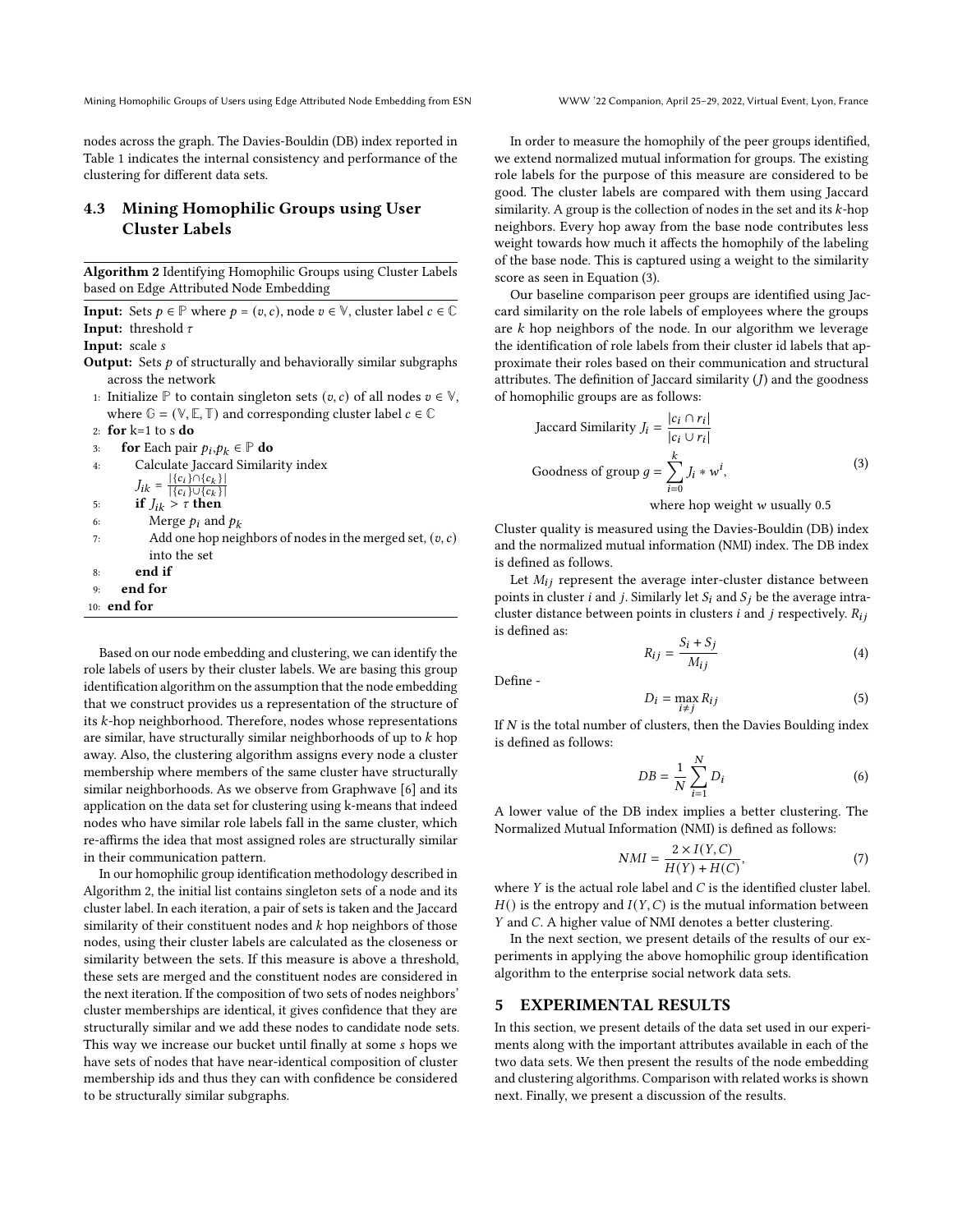#### <span id="page-5-0"></span>5.1 Data Sets

We consider two data sets for our experiments. We collect traces of communication including content and other structured interactions from two sources of enterprise social media, StackExchange Workplace community and Enron email data set. The computable size for StackExchange data set was 20000 posts that had 2181 users and for the Enron data set was 20000 emails that had 2546 employees. For the StackExchange data set, we sampled 20000 posts from the workplace StackExchange involving 2181 users. The StackExchange data set contains comments that are on average 50 words in length and are considered too short to individually contain multiple topics. The Enron data set on the other hand have long emails that may contain multiple topics.

5.1.1 StackExchange Q&A Data Set. We download the StackExchange archive [\[33\]](#page-8-28) from March 2012 to August 2017 from archive.org using wget [\[22\]](#page-8-29). We transform it for ease of processing into PostgreSQL using the script at [\[35\]](#page-8-30) It consists of 52074 users in a total of which 37086 users have badges or roles. The discussions in this data set are relevant to enterprises. The users have a total diversity of 139 badges or roles. There are no organizationally defined groups here but the role labels are earned based on user activity. The Workplace community itself can be considered as a high-level group with interested users participating in it. It is assumed however that over time, there would be affinity groups that may have emerged within users. It is known that many questions are physically marked as duplicates which indicates that indeed there are groups of users that are interested in the same areas but are not connected with each other directly.

We construct the graph from the StackExchange Workplace community data set where users are nodes with directed edges from the user commenting on a question to the user posting the question. The directed edges are multiedges with weights for each measure of communication relevant to behavior such as number of questions posted (average 1.17, max 23, min 1), number of comments (average 1.17, max 23, min 1), comment sentiment (average 0.14, max 5.28, min -1), popularity score (average 3.12, max 276, min 0) and EMPATH scores (average 0.002, max 0.63, min 0). We know from [\[37\]](#page-8-31) that likes or score are an important indicator of behavior. For this experiment, we have not used complex linguistic measures other than the overall sentiment of the comments.

5.1.2 Enron Email Data Set. We collect the Enron email data set from [\[12\]](#page-8-32) using wget [\[22\]](#page-8-29). Employee role labels are available for 149 users. It consists of emails of employees who were working at Enron. Just as any organization, we assume that they were redundancy in roles and work context and thus peer groups who are distanced in communication but working towards similar goals. As we represent the communication between employees as a graph, the nodes are employees identified by their email addresses with directed edges from the employee who has replied to an email to the sender employee.

Measures such as the number of replies and the average length of reply correspond to the volume of the communication, behaviorally determining possibly how involved the two people are in communication. Topics and corresponding polarity give us aspectbased sentiment between people. Ratios of each part of speech

<span id="page-5-1"></span>

Figure 2: StackExchange user composition in each cluster using Multiwave

usage give us some stylistic hints as well. The average number of named entities and URLs used is also relevant. Excessive use of punctuation, capital letters, vocabulary size provides stylistic hints between people. Ratios from the EMPATH [\[7\]](#page-8-17) categories provide psychologically tested behavioral measures of the communication. For the email Enron data set, we use measures such as number of emails sent (average 2, max 226, min 1), number of emails received (average 3, max 343, min 1), overall sentiment (average 0.3, max 22.8, min -4.3), number of entities (average 109, max 9972, min 0), number of capitalized words (average 222, max 21504, min 0), number of punctuation (average 137, max 13181, min 0), number of digits (average 19.5, max 2802, min 0), number of URLs (average 10, max 1002, min 0), verbs (average 141, max 13870, min 0), auxiliaries (average 198, max 19680, min 0), symbols (average 18, max 2189, min 0), numbers (average 38, max 5910, min 0), nouns (average 337, max 32349, min 0), adjectives (average 57, max 5403, min 0), adverbs (average 32, max 3420, min 0), pronouns (average 36, max 3848, min 0), number of words (average 1047, max 101549, min 1), size of vocabulary (average 949, max 92491, min 1), EMPATH categories (average 0.004, max 4.31, min 0).

### 5.2 Results and Comparison

The data sets were stored as a MySQL archive. We pre-process it in batch mode to calculate the attribute measures and store them in the PostgreSQL database for ease of experimentation. We use Spacy [\[13\]](#page-8-33) to generate the linguistics features from the message text. We use Textblob [\[19\]](#page-8-34) to calculate the overall sentiment of the message content. We use EMPATH [\[7\]](#page-8-17) to identify the strength of various psychologically relevant categories from the messages. We create the graph representation using the features as weights of the multiedges using the Networkx library [\[11\]](#page-8-35).

We apply our node embedding algorithm described in Algorithm [1](#page-3-0) on these graphs to generate node embedding for each user of 200 dimensions each. We cluster the users using their embedding using SKlearn [\[24\]](#page-8-36) Kmeans++ algorithm to take into account initial center choice. We set the number of clusters to 9 as we have 10 different roles in the data set of 149. We take the cluster labels of each user and apply our group discovery Algorithm [2](#page-4-0) to identify peer groups amongst the users.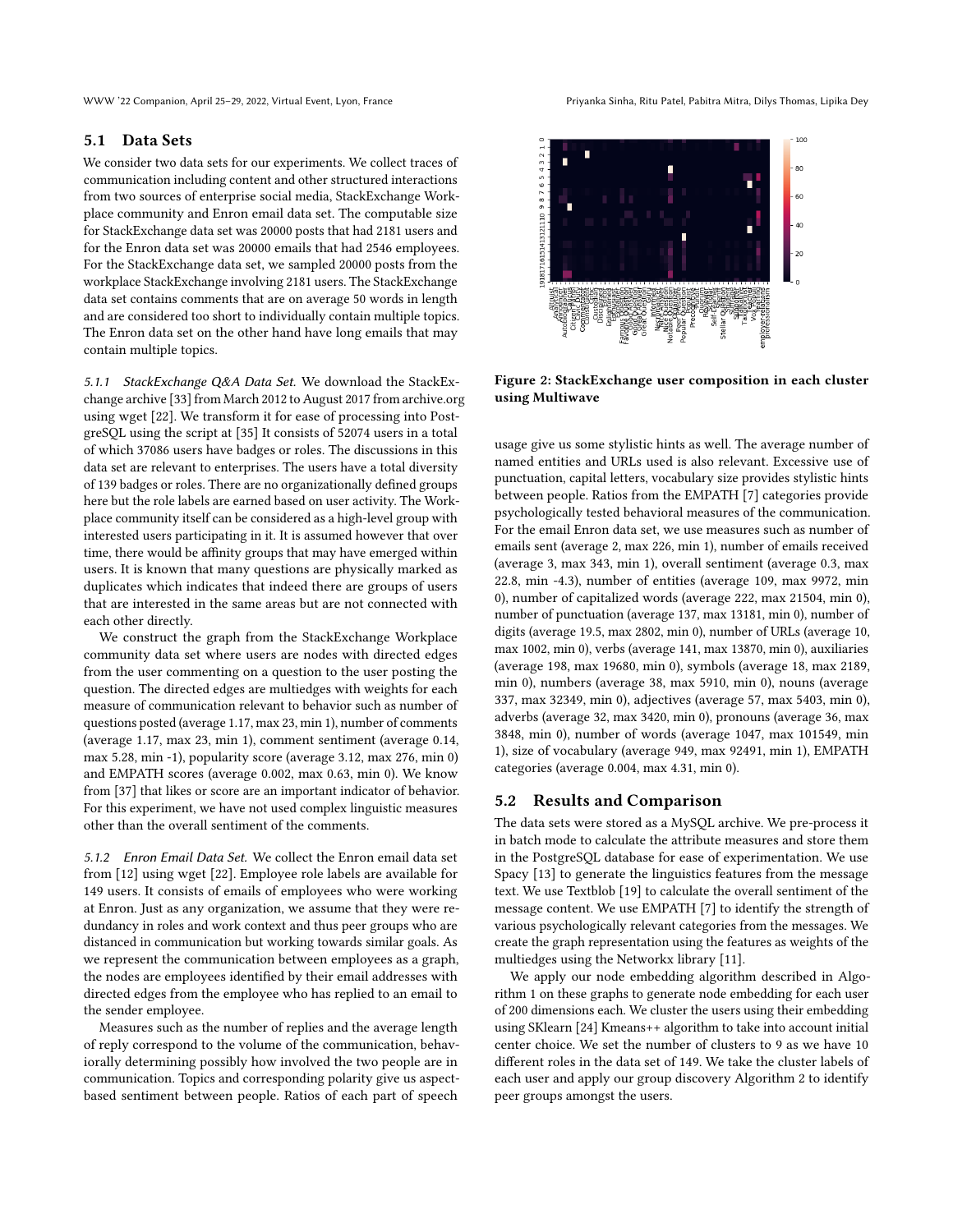<span id="page-6-0"></span>

Figure 3: StackExchange user composition in each cluster using Graphwave

<span id="page-6-1"></span>

Figure 4: Enron employees composition in each cluster using Multiwave

<span id="page-6-2"></span>

Figure 5: Enron employees composition in each cluster using Graphwave

We ran our experiments on a Dell PowerEdge 730 server with a 32 core Intel Xeon E5-2690 v3 processor and Xeon Phi 7120P coprocessor. It has 128GB of RAM. Apart from being compute heavy; we found that the primary bottleneck was memory due to the size

<span id="page-6-3"></span>

Figure 6: Heatmap of roles of Enron employees using Multiwave

<span id="page-6-4"></span>

Figure 7: Heatmap of badges of StackExchange users using Multiwave

of the input tensor which is a Numpy array consisting of Numpy 64 bit floats.

To demonstrate that our node embedding results in a stable measure, upon computing the node embedding for each node in each data set; we use them as distance measures in clustering the users. We run principle component analysis (PCA) to remove the noisy data points. We then run K-means clustering with K-means++ [\[2\]](#page-8-37) for initialization. We observe that the clustering is stable when we calculate the Davies-Bouldin (DB) Index score for the data sets with our modified algorithm. This provides us evidence that our node embedding captures the structural similarity of their neighborhood.

The cluster composition of the users obtained using the proposed algorithm and the Graphwave algorithm are shown in Fig. [2](#page-5-1) and [3](#page-6-0) for the StackExchange data set. Corresponding results for the Enron data set are shown in Fig. [4](#page-6-1) and [5](#page-6-2) respectively.

Using the clustering results and the homophily user group identification method we identify the groups of the user in each of the two data sets. The actual role of the users is available as a ground truth both for the Enron and the StackExchange data sets. In the StackExchange data set the badges represent the role of the users. We plot a heat map of the number of agreements between the ground truth roles and identified groups of the users. The heat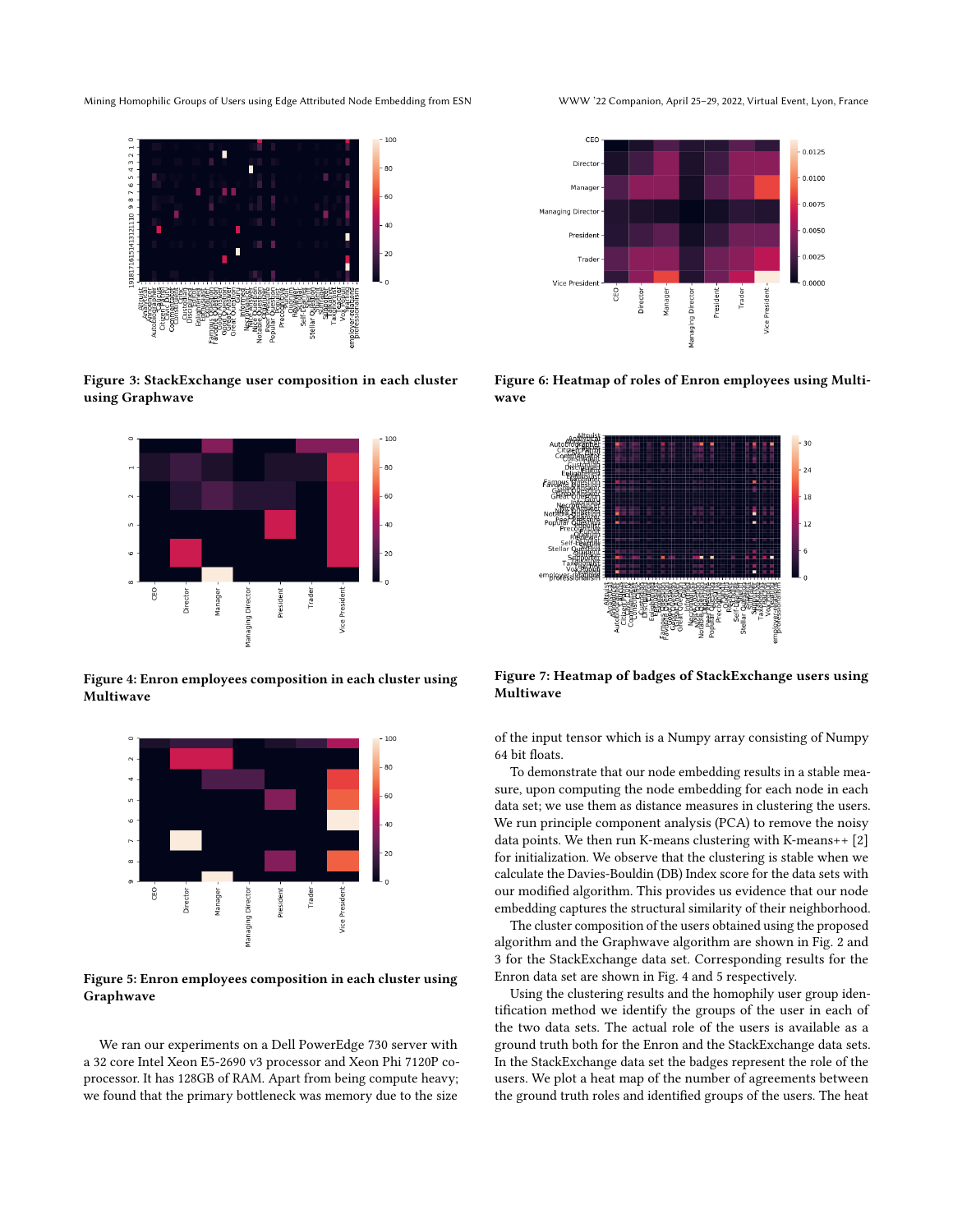<span id="page-7-0"></span>Table 1: Evaluation metrics for algorithms on Enron and StackExchange data sets with Grouping (G) as Homophily (H) and Louvain (L)

| Embedding | Data<br>set | DB<br>Idx | Jaccard<br>Score | <b>NMI</b> | G | Group<br><b>NMI</b> |
|-----------|-------------|-----------|------------------|------------|---|---------------------|
| Multiwave | Enron       | 0.43      | 0.973            | 0.245      | H | 0.238               |
|           |             |           |                  |            | L | 0.239               |
|           | Stack       | 2.37      | 0.201            | 0.108      | H | 0.496               |
|           |             |           |                  |            | L | 0.083               |
| Graphwave | Enron       | 0.982     | 0.974            | 0.312      | H | 0.039               |
|           |             |           |                  |            | L | 0.026               |
|           | Stack       | 2.309     | 0.226            | 0.087      | H | 0.496               |
|           |             |           |                  |            | L | 0.083               |
| Node2Vec  | Enron       | 1.46      | 0.973            | 0.042      | H | 0.039               |
|           |             |           |                  |            | L | 0.026               |
|           | Stack       | 2.504     | 0.198            | 0.093      | H | 0.496               |
|           |             |           |                  |            | L | 0.083               |

map for the Enron data set is shown in Fig. [6.](#page-6-3) The heat map for Workplace community of the StackExchange data set is shown in Fig. [7.](#page-6-4)

We run our peer group identification Algorithm [2](#page-4-0) upon the results of the clustering for both the data sets; we obtain peer groups where the group members have similar roles as well as their  $k$  hop neighbors. For our collected data sets; we compute the goodness measure Normalized Mutual Information (NMI) in Equation [\(3\)](#page-4-1) between the role labels in our group members' neighbors to measure the overlap. Since the roles of the users are known for the data sets, we compute the Jaccard similarity measure to evaluate the cluster quality. The Davies-Bouldin cluster quality measure is also studied. The results are shown in Table [1.](#page-7-0)

On manually observing the emails of identified peer groups in the Enron email data set, we see a similar composition of employees in both the groups such as one or two traders; a legal person; a person involved in procurement and travel; a person who questions deals or upcoming trades; and a person who mostly emails about non-work topics such as birthday, new year, lunch. Behaviorally as well, they are both composed of employees sending high volume; short emails; mostly positive sentiment; negative sentiment; neutral; emailing thank yous; emailing sorries. On observing manually the badges and comments of the peer groups in the StackExchange data set, we again see a similar balanced composition of users in both the groups such as those who write nice answers versus nice questions; who are enlightened versus are pundits; who are long term StackExchange users versus are new to the platform; interested in salary, manager versus interviews, telecommute, employee rights versus work-life balance like a holiday, dress code.

We run a comparison with scalar node embedding approaches such as node2vec [\[9\]](#page-8-8) and Graphwave [\[6\]](#page-8-21). We measure the efficacy of the node embedding itself as a distance measure in obtaining clusters of similarly behaving users in Table [1](#page-7-0) as the Davies-Bouldin (DB) index of the clustering and the Normalized Mutual Information (NMI) of cluster member's role labels. We observe that our algorithm captures structural similarity in the multi-featured case and results in richer insights as is evident from the better value of the clustering indices.

We also see as opposed to the Graphwave [\[6\]](#page-8-21) results on Enron email data set; where their node embedding was able to identify the high distance between the top management such as CEO; VP versus the traders. Here in the similar heat map in Fig. [6](#page-6-3) ; we observe that we are able to distinguish between more types of roles and therefore our insights are more fine-grained.

We compare our proposed Homophily Group detection algorithm with the popular Louvain [\[3\]](#page-8-19) community detection algorithm. Comparison is made with respect to the three embedding techniques used namely the proposed Multiwave embedding, the Graphwave algorithm, and the node2vec embedding. The results are presented in Table [1](#page-7-0) in terms of the cluster quality measures. Using the Graphwave [\[6\]](#page-8-21) node embedding and Louvain [\[3\]](#page-8-19) community detection algorithm we find that the identified groups are not those that can be considered to have the same roles and same neighborhoods within the community from an enterprise perspective. As opposed to that our algorithm is able to identify such groups that are demonstrably semantically relevant from an enterprise perspective as we can see from the Jaccard similarity measures in Table [1](#page-7-0) across data sets.

In comparison with Louvain [\[3\]](#page-8-19), community detection algorithm; we observe significant improvement in identifying relevant groups with similar roles in the enterprise. The comparative measures of the role labels in groups identified in the various data sets with these algorithms are present in Table [1.](#page-7-0) The modularity measures [\[20\]](#page-8-38) on the Enron data set with Louvain is 0.676 and on the Workplace data set with Louvain is 0.364. It demonstrates that the use of scalar edge weights is insufficient in capturing the required multi-dimensionality of communication between members in an organization in order to understand group behavior.

## 6 CONCLUSIONS

We present Multiwave, an embedding technique for edge attributed graphs. The method uses tensor factorization techniques. Considering various attributes of edges like the number of posts, sentiments, likes, etc leads to better representation of a user of an enterprise social media. The embedding is used to cluster the users using homophily groups. The clusters are mapped to role labels using a role labeling algorithm. Homogeneity of the homophily groups identified is evaluated using two cluster quality measures as well as their agreement to ground truth role labels.

Through our experiments on the Enron and StackExchange data set, we are able to demonstrate that our edge attributed edge node embedding algorithm is a stable measure relevant for enterprise roles. Using our homophily group identification algorithm that makes use of these node embedding, we are able to identify good groups within enterprises that have similar work contexts and behavior and are yet not discovered by each other. In future work we intend to consider a temporal evolving dynamic graph representation [\[15\]](#page-8-39) of interactions as well.

## 7 ACKNOWLEDGMENT

We would like to thank Sirshendu Pan for help in explaining the Graphwave paper and Abir Naskar for similar discussions.